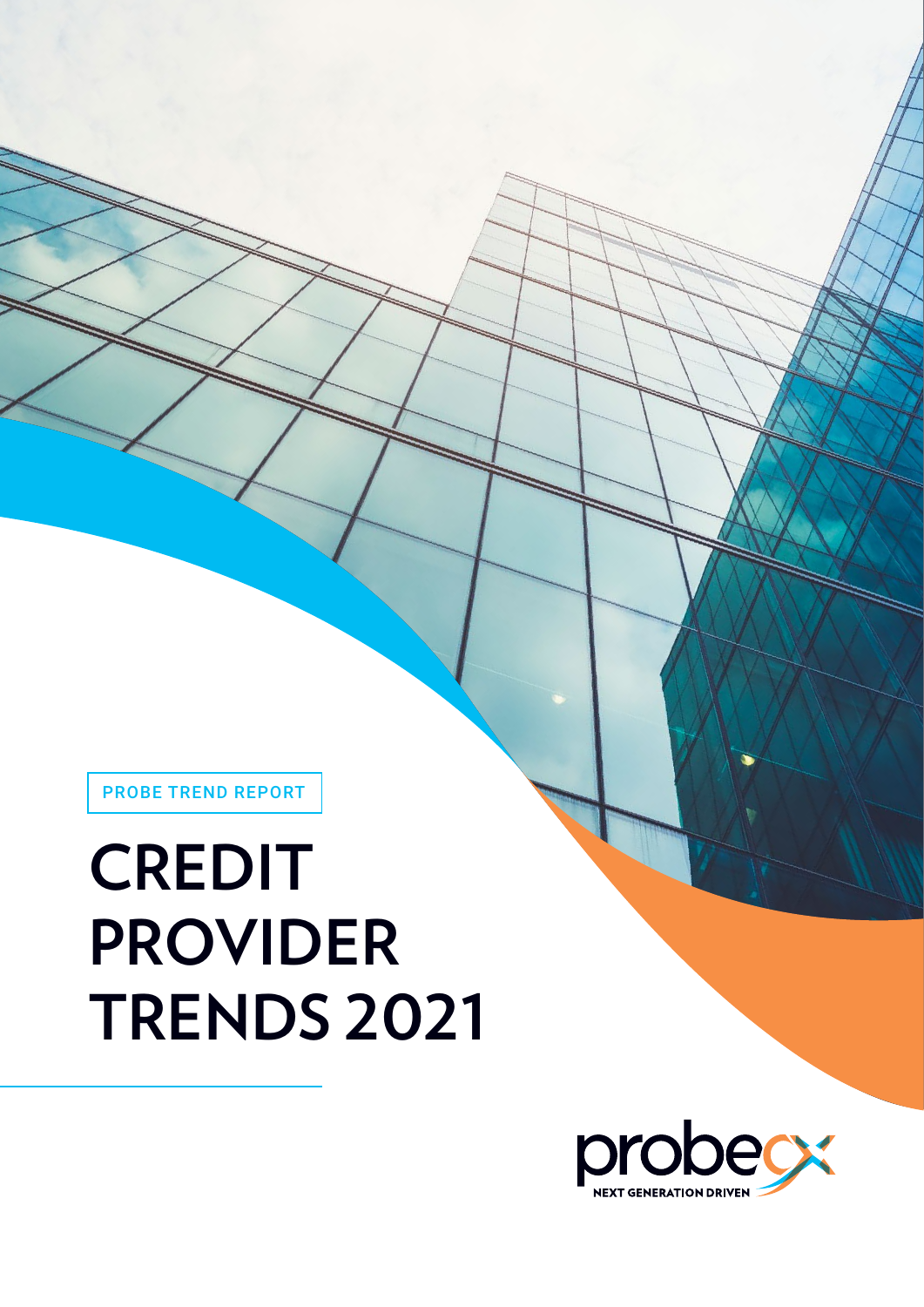Ongoing economic fallout from COVID-19 continues to affect credit providers and their customers. It is a fluid situation, and this trend report provides a snapshot of where things stand with credit providers as of October 2021, as well as offering recommendations on how to manage impairment.

## **CURRENT TRENDS IN CREDIT PROVISION**



#### No material deterioration yet.

Stimulus funding is providing current respite. However credit providers have increased expected credit loss by 30-50% from last year.



#### Uncertainty continues.

We still don't know what the future will bring, in terms of economic slump, housing and GDP.



#### Current collections operations are not geared towards events such as COVID-19.

Different design, strategy and interactions are still required to address this.



#### Hardship

Already 10% of customers have taken repayment pause, and we don't know how many will be able to bring themselves current again.



### Early intervention.

Helping customers manage their own financial impacts from COVID-19 will help credit providers reduce negative impacts such as delinquencies

#### Customers first.

Credit providers must focus on what is ultimately best for customers, even if that isn't the customer's first choice. Helping customers achieve early recovery will reduce stress, costs and debt, in turn boosting write-backs and recoveries for the provider.



#### No enforcement action.

Banks and credit providers have paused most enforcement proceedings.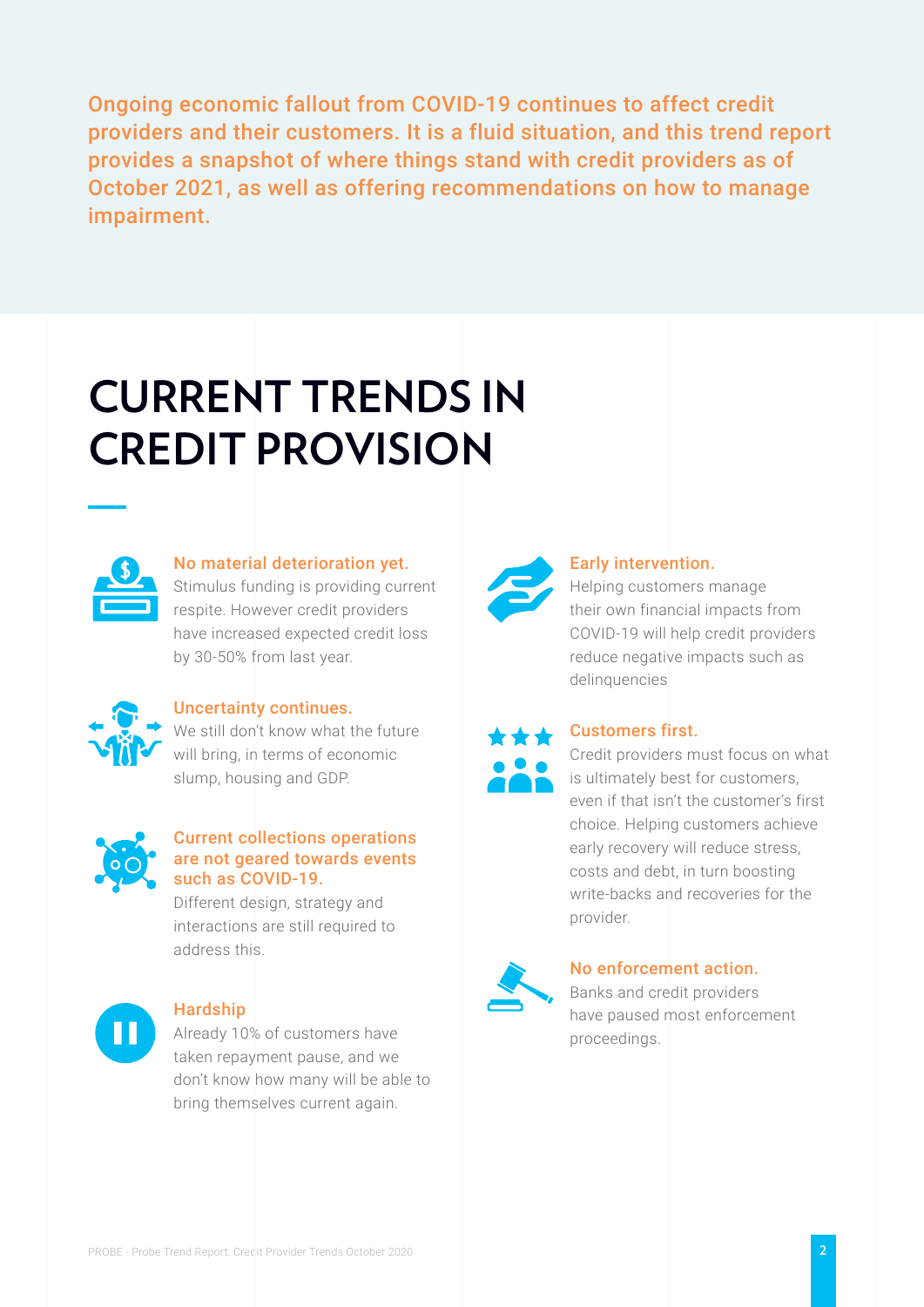### **WAYS TO HELP MANAGE IMPAIRMENT**



#### Strategic roll rate management.

Prioritising accounts based on balance and next due date will help prevent them from rolling and it could allow earlier use of tier 2 agents. In some cases, this might slightly impact cost.



#### Leverage tier 2 agents.

Bringing in these more experienced agents earlier can provide better, more effective intervention, especially if tier 2 agents are assigned to hardship and case management accounts.



#### Leverage analytics to make customer-specific decisions.

Information gathered from data lake and conversation analytics can help determine which customers are bestsuited for rehabilitation vs recovery. Data insights can help mitigate risk, in part by improving credit scoring at origination so that fewer accounts fall into arrears.



#### Work with clients to improve balanced scorecard value.

Consider adding collection measures such as delinquency or impairment as well as metrics for customer experience, back office, quality and compliance/assurance.



#### Allow tier 2 case managers to manage their own portfolios.

This promotes relationship-building with customers. It also enables agents to make more appropriate recommendations to designated authorities, based on a full review of the customer's history.



### Offer the next best action.

The goal is finding the best solution for the customer, within client policy. But sometimes that means giving up the asset rather than prolonging recovery and debt. Offering this next best option can benefit both client and customer.



#### Deploy digital solutions.

Technology supports better overall net collections and it improves customer experience.



#### Adopt Livepro Knowledge Management.

This system makes it easy for agents to access information so they can work more efficiently, comply with process standards and make better decisions.



#### **One thing is certain: your future and your customers' futures are entwined.**

When you partner with PROBE, we will design customised solutions to address your unique business needs while giving customers the support they need to minimise the negative financial impacts of COVID-19.

PROBE is an Australian-based provider offering scalability and flexibility quickly.